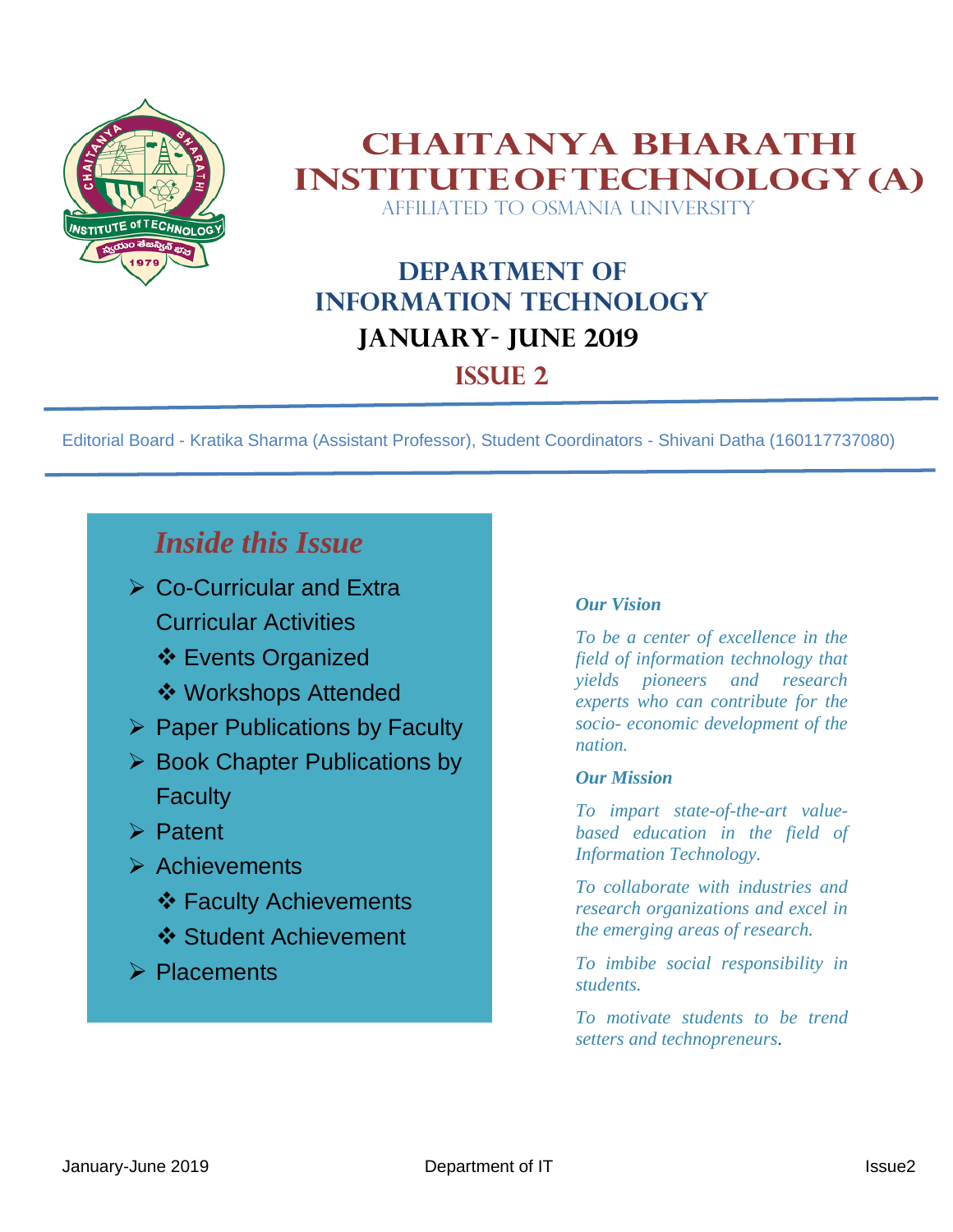## **1. CO-CURRICULAR & EXTRA CURRICULAR ACTIVITIES**

#### **Events Organized**

- **H** Ms. K. Swathi and Mr. U. Sai Ram organized "BOT ASPIRANT" Robotic Process Automation on 22<sup>nd</sup> of February 2019 in association with CBIT and Automation Anywhere for Robotic Process Automation (RPA) initiatives.
- In Collaboration with CSE department, COSC organized a Session on "**Web Development**" on 09 Feb 2019.

In Collaboration with CSE department, COSC organized a Session on "Python 101" on 19 Jan 2019.

In Collaboration with CSE department, COSC organized a Session on "AI/ML" on 09<sup>th</sup> March 2019.

#### **Workshops Attended**

- Ms. Katta Sugamya and E. Ramalakshmi attended two-day workshop TECHTARA organized by CBIT Engineering College, Hyderabad during 6th to 7th March 2019.
- E. Ramalakshmi attended one-week STTP on "NBA Accreditation" organized by NITTTR Kolkata during 22nd to 26th April 2019 at CBIT Engineering College, Hyderabad.
- Mr. U. Sai Ram completed 3 hours of learn the Fundamentals of Networking online Course on 26.01.2019.
- Ms. KNVS. Sridevi attended 5 day online STTP on 'NBA Accreditation' during 22/4/19 to 26/4/19 at CBIT in association with National Institute of Technical Teachers Training and Research (NITTTR), Kolkata.
- **External Privadarshinee has attended One week Faculty Awareness Program on "Contemporary** Research and IPR" by JNTU, Hyderabad from 28th Jan to 1st Feb, 2019.
- Mr. P.Vasanthsena, attended three days workshop on "Recurrent Nueral Network-An Approache to Deep learning" organized by department of CSE,KHIT-JNTUK ,on 14th and 16th May 2019.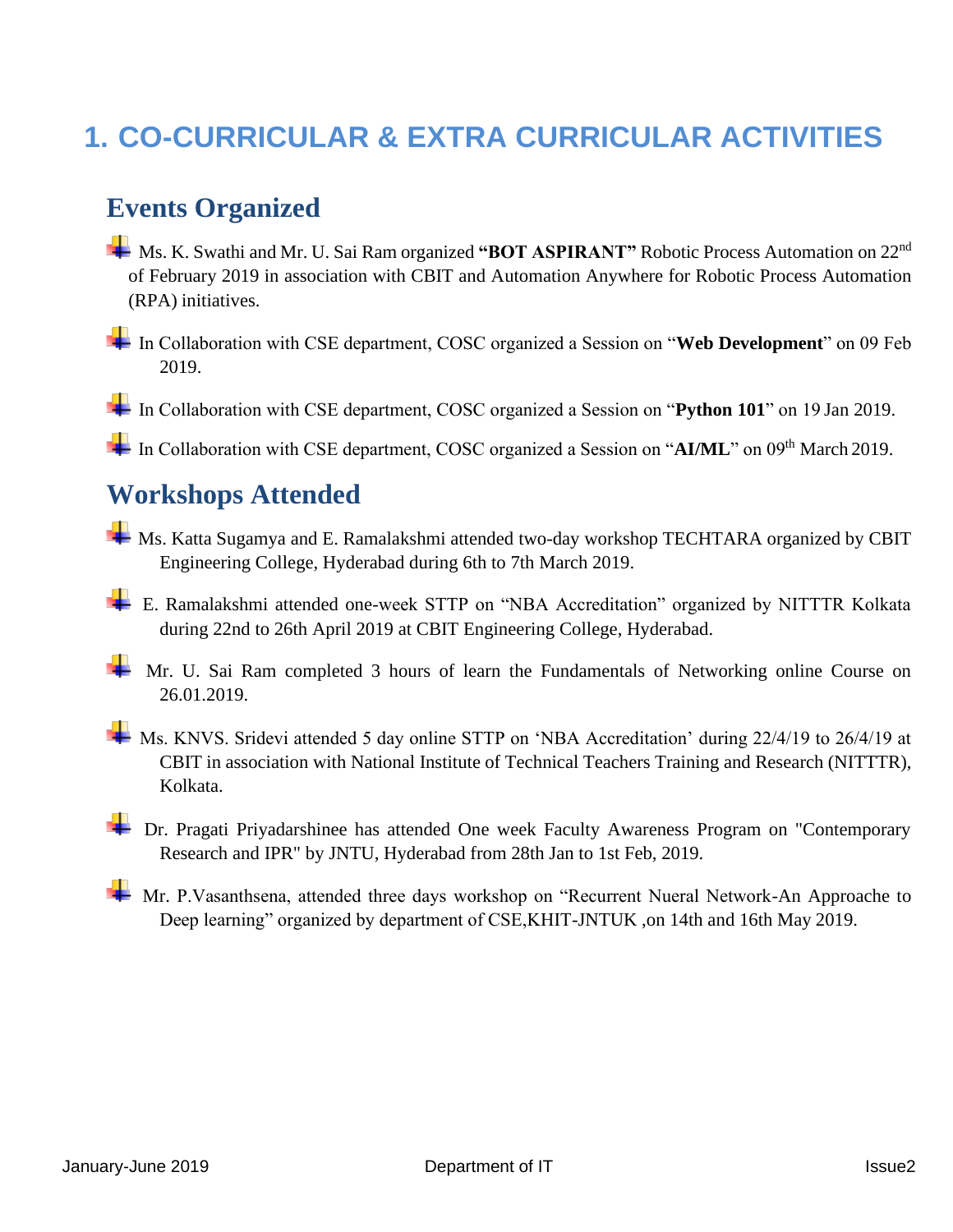# **2.PAPER PUBLICATIONS BY FACULTY**

#### **International Journals**

- **Mr. K. Gangadhara Rao**, published a paper entitled "A Neural based Visual Processing System for Automatic Detection and Recognition of Road Signs from Live Video Feeds" Volume 11 Issue No.3, March 2019, 1943-023X, SCOPUS, SJR Indexed.
- **1** Dr. K. Radhika, Dr. D. Madhavi Latha, published a paper entitled "Machine Learning Model for Automation of Soil Texture Classification", Indian Journal of Agricultural Research (IJAR), Volume 53, Issue 1, pp.78-82, February, 2019 (Scopus Indexed).
	- **M Trupthi, Dr. Suresh Pabboju**, Narsimha Gugulotu, published a paper entitled "Deep Sentiments Extraction for Consumer Products using NLP Based Technique" Advances in Intelligent systems and Computing (AISC, volume 898), 14th February 2019.

**Mr. U. Sai Ram** Published a paper entitled "A Review on Block chain Technology" in RR Journals with volume 04, issue-01, ISSN no 2455-3085, PP: 498-501 in January-2019.

**Dr. D. L. Sreenivasa Reddy**, published a paper. entitled "Cluster Sampling to Improve Classifier Accuracy for Categorical Data", International Journal of Applied Engineering Research, 0973- 4562 Volume 14, Number 13 (2019) pp. 2995-3002.

**+** Dr. D. L. Sreenivasa Reddy, paper entitled "Cluster Sampling to Improve Classifier Accuracy for Numerical Data" to publish in International Journal of Recent Technology and Engineering (IJRTE) Volume-8 Issue-2, 2019.

N. Sai Nikhita, V. Hyndavi and Trupthi M "Detection of Inappropriate Anonymous Comments Using NLP and Sentiment Analysis "Learning and Analytics in Intelligent Systems LAIS volumes 3, Springer LAIS 3, pp. 1–8, 2020, 13th July 2019.

**Mr SanthoshV**, Mr T.Divya Goutham, Mr Phanindranath P and Ms K.Ramya Krishna, published a paper entitled "Enhanced rating prediction based on location and friend set " in UGC approved journal JETIR May 2019, Volume 6, Issue 5 (ISSN-2349-5162).

**Mr. S. Rakesh** published a paper entitled "Facial Emotion Detection using Convolution Neural Networks" in International Journal of Computer Science and Engineering, Volume 8, Issue 3, Apr-May 2019.

**Mr U. Sai Ram**, published a paper entitled Technology Fundamentals of Block chain and Consideration for Block chain Security" in IJRTE (Scopus Journal) with ISSN: 2277-3878, Volume-8, Issue- 1C2, and May 2019.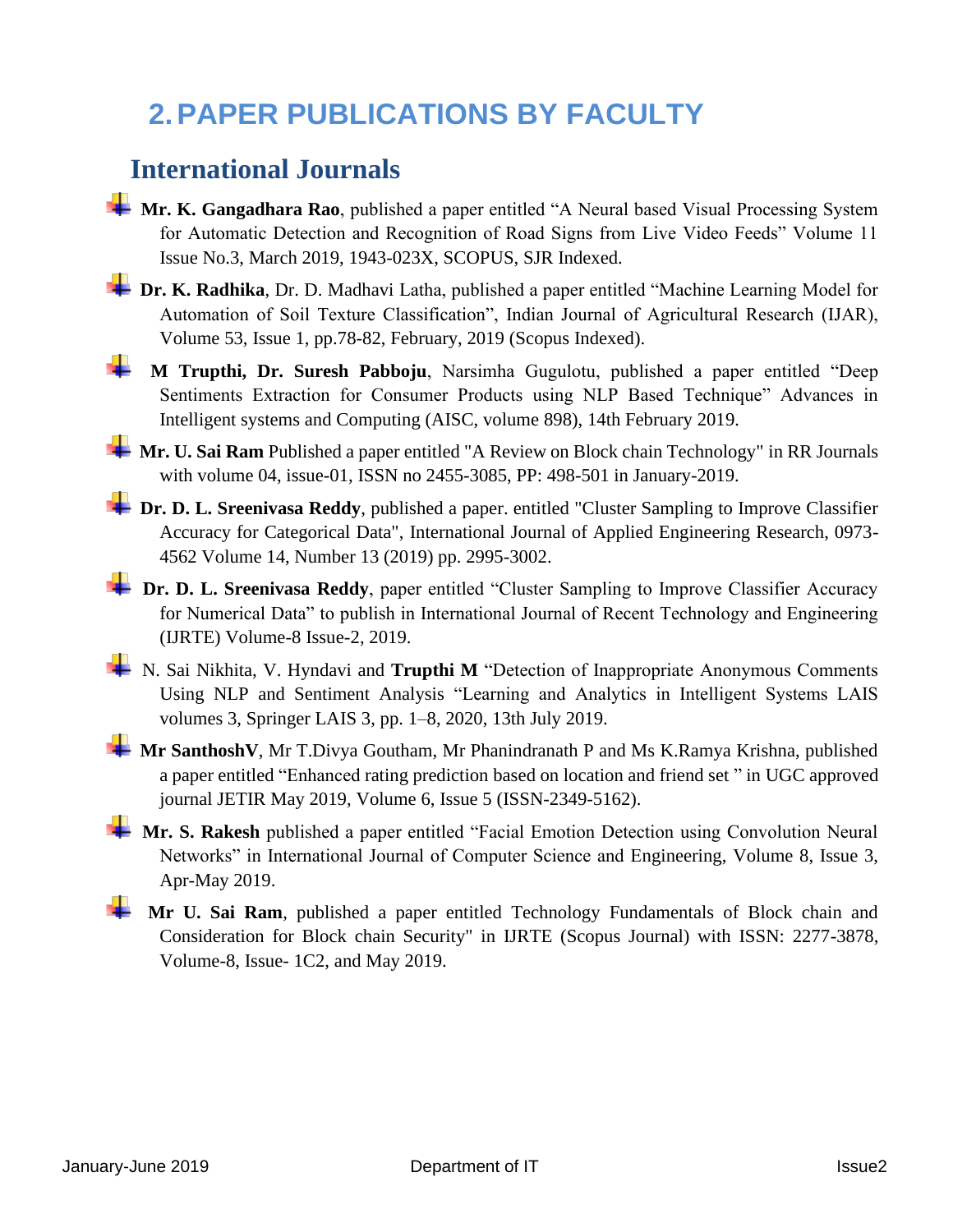### **International Conferences**



**Katta Sugamya, Pabboju Suresh**, A Vinaya Babu, Akhila, Rakshitha presented a paper entitled "CBIR using SIFT with LoG, DoG and PCA" in,3rd International Conference on Data Engineering and Communication Technology (ICDECT-2019) at SCETW, during 15th &16th March 2019.

**1** N. Sai Nikhita, V. Hyndavi and Trupthi M "Detection of inappropriate Anonymous Comments using NLP and Sentiment Analysis" in International Conference on Emerging Trends in Engineering (ICETE), organized by University College of Engineering, Osmania University, Hyderabad during 23rd March 2019.

**E. Ramalakshmi** presented a paper titled "Digit Recognition in Python using Neural Networks" in the International Conference on Electrical, Communication, Electronics, Instrumentation and Computing (ICECEIC-2019) organized by Sri Chandra sekharendra Saraswathi Viswa Mahavidyalaya, Enathur, Kanchipuram, Tamilnadu during 30th & 31st January 2019.

**E. Ramalakshmi** presented a paper titled "Prediction of Employee Attrition and analyzing reasons: using Multi-Layer Perceptron in Spark" and published in Springer book series "ICICCT 2019- System Reliability, Quality Control, Safety, Maintenance and Management" PP 183-192,ISBN: 978-981-13-8461-5, on 28th June 2019.

**Mr K.Gangadhara Rao** ,presented a paper entitled "Automatic detection and recognition of road signs from live video feed " in International Conference On Engineering And Advancement In Technology 2019 (ICEAT'19) organization Of Science And Innovative Engineering & Technology (OSIET) In association with Lords Institute of Engineering & Technology & IEEE Madras chapter during  $9^{th}$  &  $10^{th}$  April, 2019.

## **3.BOOK CHAPTER PUBLICATIONS BY FACULTY**

**Ms. B.Veerajyothi**, Published a book titled "Internet of Things and Applications" by Lambert Academic Publishers during May 2019.

## **4.PATENT**

 **Dr. D.L. Sreenivasa Reddy**, Patent Application published: Fuzzy Neural Network-Based Pid Control System and Method Thereof for Industrial Process Control with application Number: 201941024479, Dated: 28/6/2019.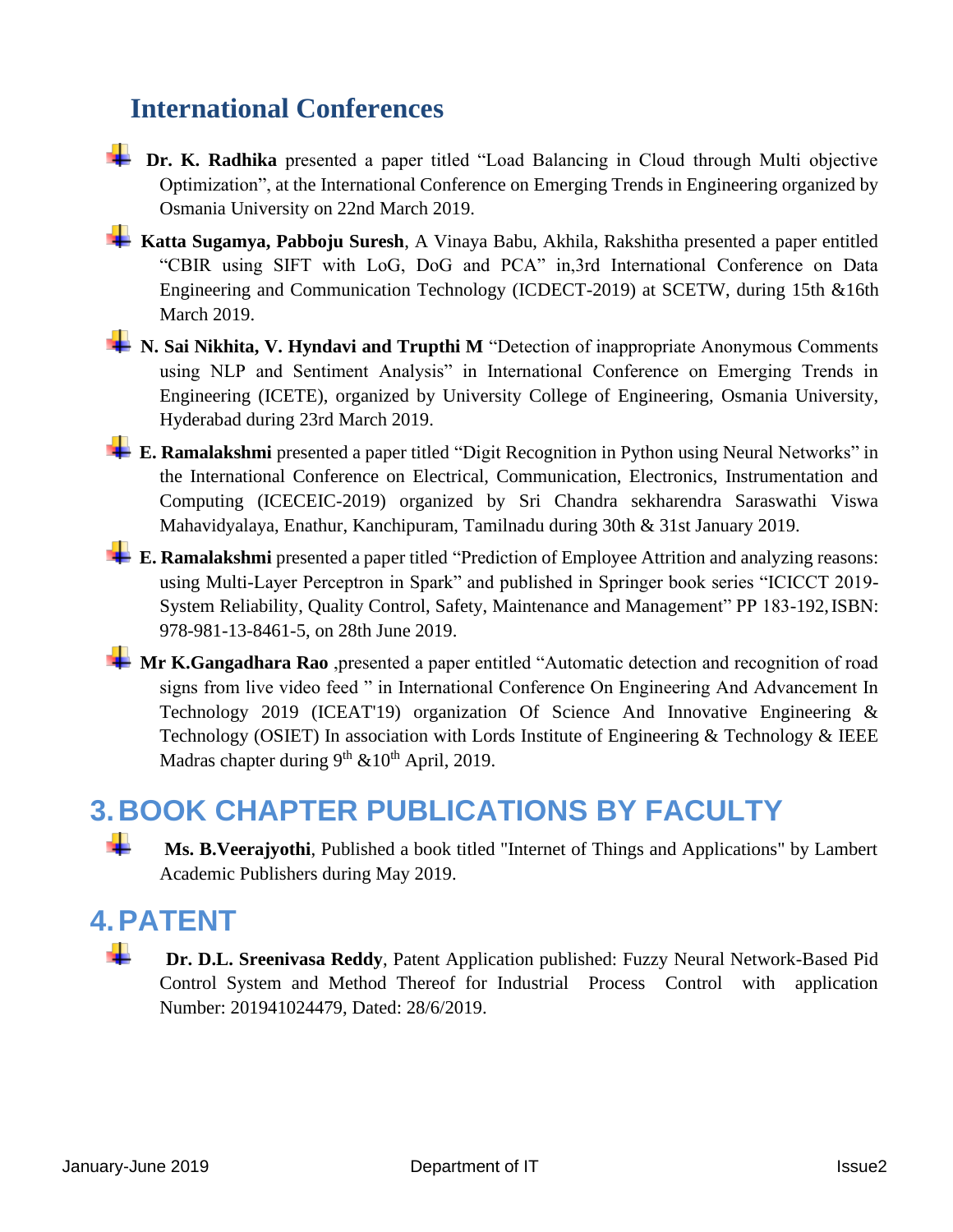## **5.ACHIEVEMENTS**

#### **Student Achievements**

- Three teams from the department of IT, CBIT were shortlisted for the Grand Finale of the '**SMART INDIA HACKATHON-2k19'** software edition (World's biggest open Innovation Model) a unique Open Innovation Model for identifying new and disruptive technology innovationsto solve the challenges faced in our country. It's a non-stop 36-hour Hackathon which is a product development competition, where problem statements are posed to technology students for innovative solutions, which was organized by MHRD on  $1<sup>st</sup>$  and  $2<sup>nd</sup>$  of march 2019.
- Eight teams applied for SIH-2019 from Dept. of IT.
- Four teams short listed to participate.
- Two teams stood first (Cash prize worth Rs. 1,00,000 and Rs. 50,000)
- One team stood second (Cash prize worth Rs. 50,000)
- One team stood third.
	- Nodal Centers: NIT Patna, IIT Roorkee, Banaras Hindu University.

## Team #1 (Winners)

- Team Name: BroCodeS
- Team Members:

160115737035 - V. Anirudh 160116737064 - T. Charitha 160116737066 - V. Hyndavi 160116737076 - N. Sai Nikhita 160116737082 - K. Vanitha 160116737122-Divyanshu A

Problem Statement ID: UK1 **Organization: ARAI Complexity: Complex** Category: Software Technology Bucket: Smart Communication Organization Type: Industry Personnel Nodal Center: NIT Patna Winning amount: Rs. 1,00,000

**Problem Statement: Automated Adverse Road Condition Detection** 

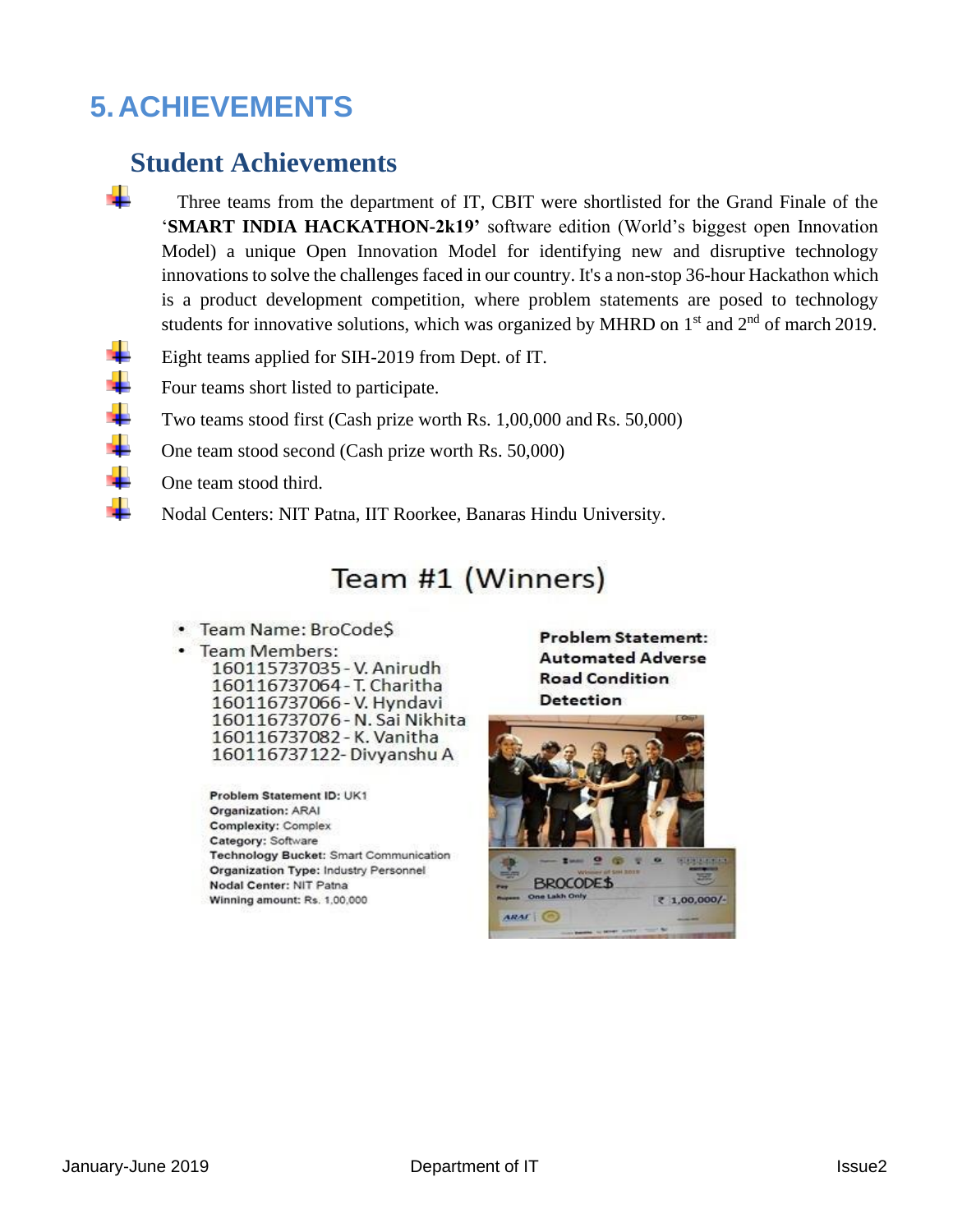## Team#2 (Winners)

· Team Name: Teleos Team Members: 160116737101-K Prathyush 160116737104-R Revanth Kumar 160116737117-VsvsVarma 160116733129-Velpula Harshitha Patel 160116733137 - Sai Harika Bandarupally 160116733142-Shreya Raj

Problem Statement ID: RV7 **Organization: KGIS** Complexity: Simple Category: Software Technology Bucket: Web App Development

Organization Type: Industry Personnel Nodal Center: IIT Roorkee Winning amount: Rs. 50,000

#### **Problem Statement: Time and Productivity Analysis**





 **Kony Hackathon** S.Harika (160116737065), A.Shruthi (160116737079), R.Sangeetha ( 160116737078), won First Prize in Feb,2019



*Dr. P. Ravinder Reddy, Principal, CBIT presenting goodies and certificate to I prize winners - Team Sparkling Newbies- App LifeSaver*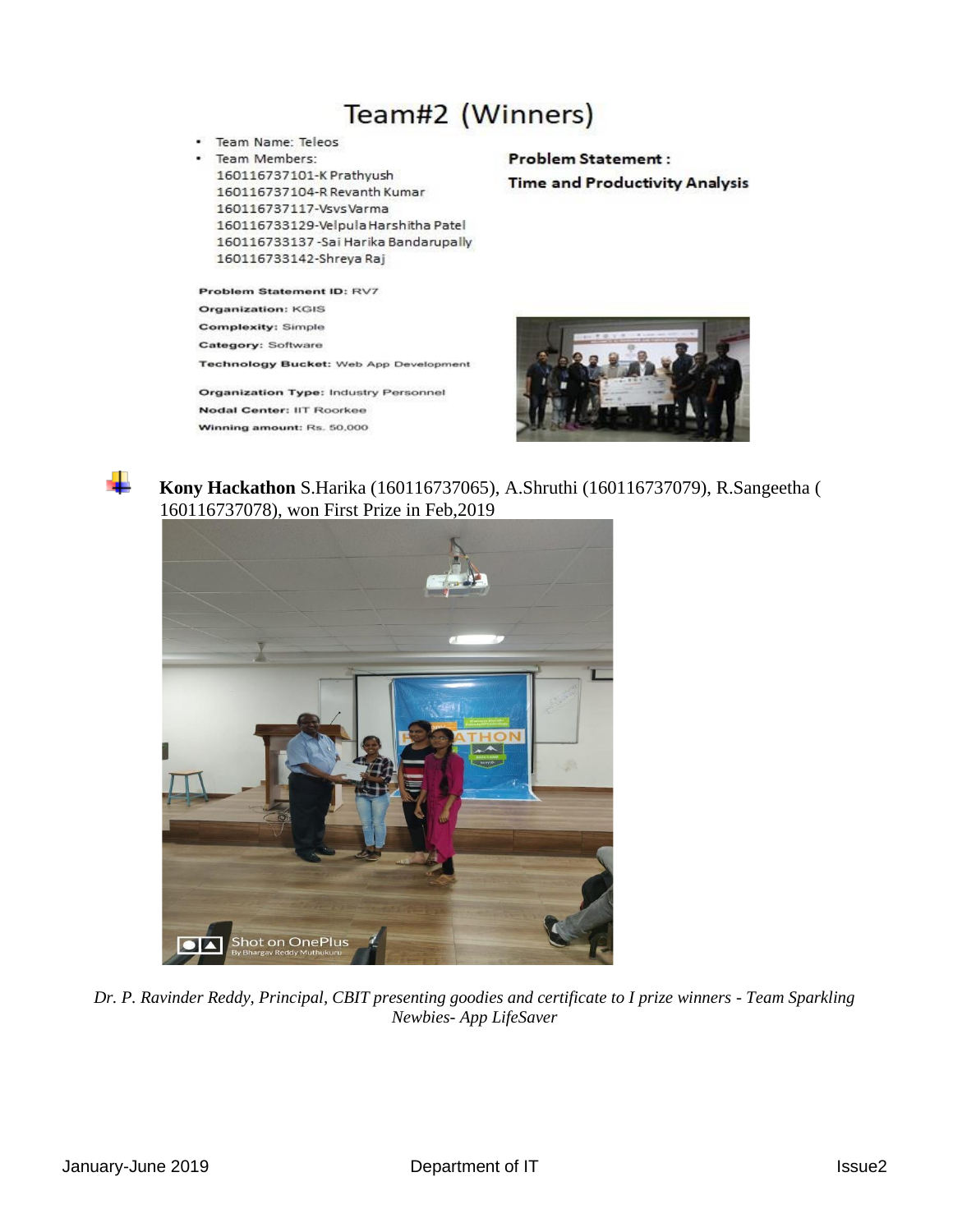

Rohan Bolusani (160116737050), ZiaUddin (160116737043), Neelkanth P(160116737044) won SECOND PRIZE on Feb,2019.



*Dr. P. Ravinder Reddy, Principal, CBIT presenting goodies and certificate to II prize winners - Team Hack-In-The-North - App College Market Place*

 Hemanth Reddy L, Kavya N& Akhila J, presented a paper on "Digit Recognition in Python using Neural Networks" in International Conference on Electrcal, Communication, Electronics, Instrumentation and Computing (ICECEIC-2019) organized by Sri Chandrase kharendra saraswathi viswa Mahavidyalaya, Enathur, Kanchipuram, Tamil Nādu during  $30<sup>th</sup> \& 31<sup>st</sup>$  January 2019.



 Sindhuja Reddy Kamidi, published a paper titled "Prediction of Employee Attrition and analyzingreasons: using Multi-Layer Perceptron in Spark" Springer book series ICICCT 2019 – System Reliability, Quality Control, Safety, Maintenance and Management" PP 183-192, on 28 June 2019.

 Sindhuja Reddy Kamidi (16014737027) published a paper on Prediction of Employee Attrition and analyzing reasons: using Multi-Layer Perceptron in Spark" during 10th & amp; 11th January 2019.

 Akhila Jakkam(16015737061), Kavya(16015737066) and Hemanth Reddy(16015737096) published a paper on Number plate Recognition using neural networks and Digit Recognition using neural networks in ICECETC-2019.

 Mr Avinash B and E Sriharsha of 4/4 IT published a paper titled "Facial Emotion Detection Using Convolution Neural networks" in IJCSE, ISSN:2278-9979, Vol 8, Issue 3, April/may 2019.

 Vigna Sree T (160115737082) won First place in Inter CollegeChess Championship, First place Chess Competition in Shruthi 2K18 and participated in Asian universities chess Championship on Feb, 2019.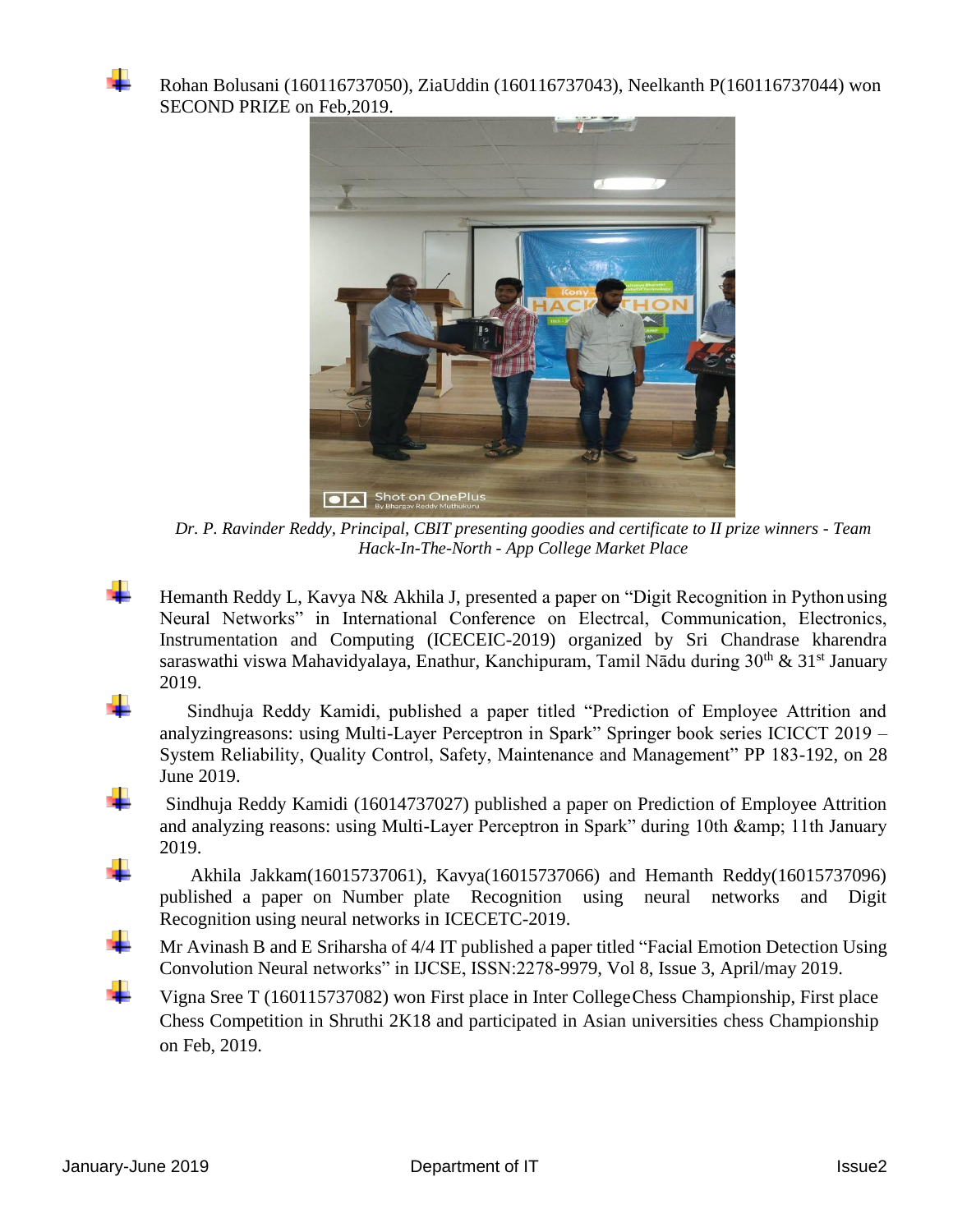## **Faculty Achievements**

track faculty achievements. **Dr.** K. **Radhika** is one of the organizers for conducting a 5-Day Short Term Training Program on NBA Accreditation sponsored by NITTTR, Kolkata during 22nd to 26th, April, 2019. **Ms. T. Prathima**, Faculty coordinator for Kony Hackathon App Challenge 2019 held in CBIT during 18.02.2019 to 20.02.2019. **Ms. T. Prathima**, Judge for Kony Hackathon App Challenge 2019 held in CBIT during 18.02.2019 to 20.02.2019. **Ms. T. Prathima**, mentored the teams from VI Semester H2, to prepare for Smart India Hackathon. **Dr. D.L. Sreenivasa Reddy**, supervising Seven Research Scholars, registered under OU. **Mr. M.Venugopala Chary**, appointed as an Associate Professor Regular on July 2019. **Ms. A.Sirisha**, completed NPTL course on Machine Learning with Science and Engineering applications in May 2019. **Ms. K Swathi**, qualified UGC-NET with 92 Percentile for Assistant Professor on June-2019. **Ms. Satya Kiranmai** appointed as an Assistant professor Regular on 24th June 2019. **Ms. Kratika Sharma**, appointed as an Assistant professor Regular on 24th June 2019. **Mr. U Sai Ram**, appointed as an Assistant professor, Regular on 24th June 2019.

**Mr. Gangadhara rao, Mr. Rajesh Kannan, and Mr.U Sai Ram**, Developed a web portal to

- **Mr. S.Rakesh**, appointed as an Assistant professor, Regular on 24th June 2019.
- **Mr. Vasantha Sena** cleared his Pre-Ph.D. and RRM-I at JNTUH.